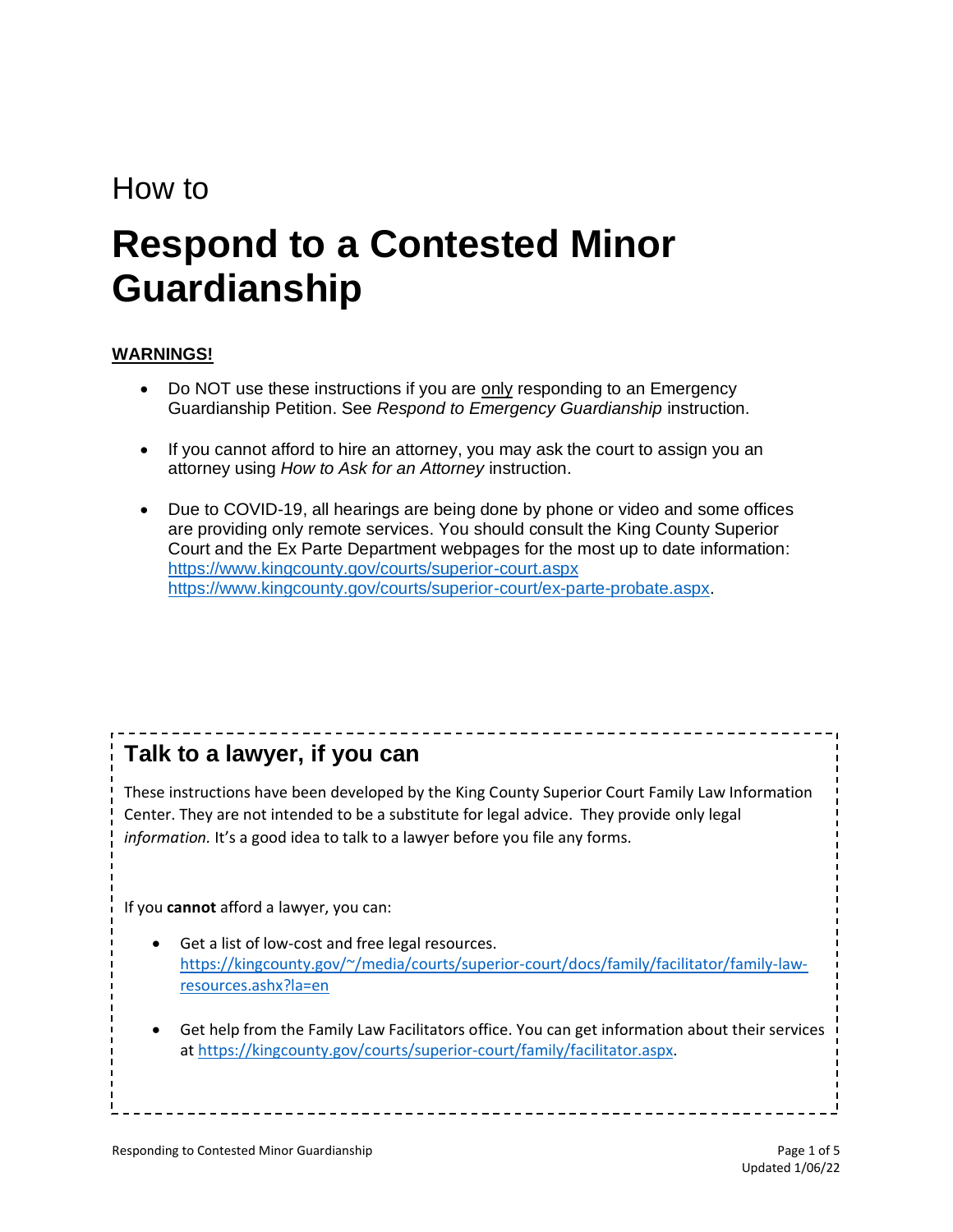## **Step 1: Determine your response deadline.**

| 20 days | If you were served in person in Washington state.         |
|---------|-----------------------------------------------------------|
| 60 days | If you were served in person outside of Washington state. |
| 90 days | If you were served by mail.                               |

**NOTE:** If you are a parent and agree with everything the other party has requested in the petition, you may fill out the *Parent's Consent to Minor Guardianship*.

## **Step 2: Fill out these forms.**

#### **All of these forms can be downloaded at: [www.courts.wa.gov/forms/](http://www.courts.wa.gov/forms/)**

| <b>Form Name</b>                          | <b>Form Number</b> | <b>Notes</b>                                                        | <b>Completed</b> |
|-------------------------------------------|--------------------|---------------------------------------------------------------------|------------------|
| <b>Objection to Minor</b><br>Guardianship | GDN M 301          |                                                                     |                  |
| Declaration of (name):                    | FL All Family 135  | Optional: give to any<br>witness who wants to<br>write a statement. |                  |

#### **Print this, but do not fill it out yet. You will need it later.**

| ∶ Form Name                   | ⊧ Form Number ∣      | <b>Notes</b> | Completed |
|-------------------------------|----------------------|--------------|-----------|
| <b>Declaration of Service</b> | $\vdots$ GDN ALL 007 |              |           |

### **Step 3: Make copies.**

- **Original** set to file with Clerk's Office
- **EXECOPY 1** for your personal records.
- Other Copies for each person who needs notice:
	- o Party filing the petition
	- o Proposed guardian
	- o each parent
	- $\circ$  the child (if 12 or older)
	- o any person who has the child in his/her custody
	- o any attorney involved.

## **Step 4: File these forms with the Clerk's Office.**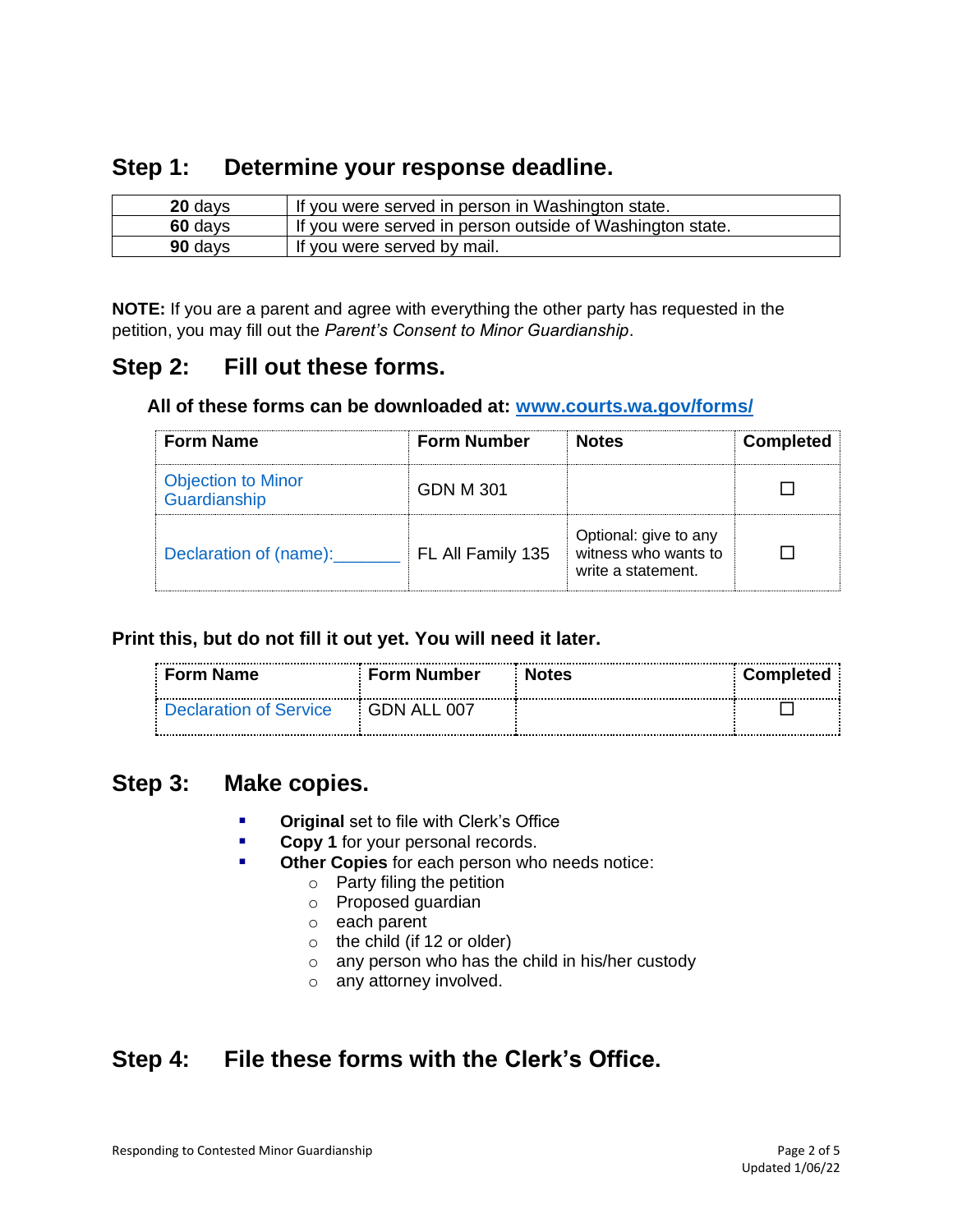By the deadline in Step 1, file the documents from Step 2 at the Clerk's Office (room 2C in Kent and E-609 in Seattle).

#### **OR**

You may file these documents electronically through the Clerk's Office E-Filing website at [https://www.kingcounty.gov/courts/clerk/documents/efiling.aspx.](https://www.kingcounty.gov/courts/clerk/documents/efiling.aspx)

## **Step 5: Provide copies to all parties.**

By **the deadline in Step 1,** mail or email all forms from Step 2 to the following parties:

- o Party filing the petition or motion
- o Proposed guardian
- o Each parent
- $\circ$  The child (if 12 or older)
- o Any person who has the child in his/her custody
- o Any attorney involved.

If you do not have a mailing address or email address, you can provide notice via social media contact, SMS text, or hand delivery.

Then, complete the *[Declaration of Service](https://www.courts.wa.gov/forms/documents/GDN%2004%200850%20Decl%20of%20Service%202018%2010.doc)* form. Keep a copy for your own records and file the original with the Clerk's Office.

#### **Step 6: Give working copies to the Ex Parte Department.**

At least one week before your hearing, you will need to provide the Ex Parte Department with working copies of the documents you filed. There are three ways to provide working copies:

#### **1. Provide electronically**

To provide your working copies electronically, you can use the Clerk's Office website [here.](https://kingcounty.gov/courts/clerk/documents/eWC.aspx) You will be required to pay a fee for this service.

#### **2. Provide via email.**

You can also email your working copies to [scexparteorders@kingcounty.gov.](mailto:scexparteorders@kingcounty.gov)

| <b>Ex Parte Department Working Papers Email</b>                                                                          |
|--------------------------------------------------------------------------------------------------------------------------|
| • The subject line of the email should read<br>"Working Papers ______(DATE/TIME OF HEARING) - CASE NUMBER<br>(SEA/KNT)." |
| .                                                                                                                        |

• Include all parties in the email.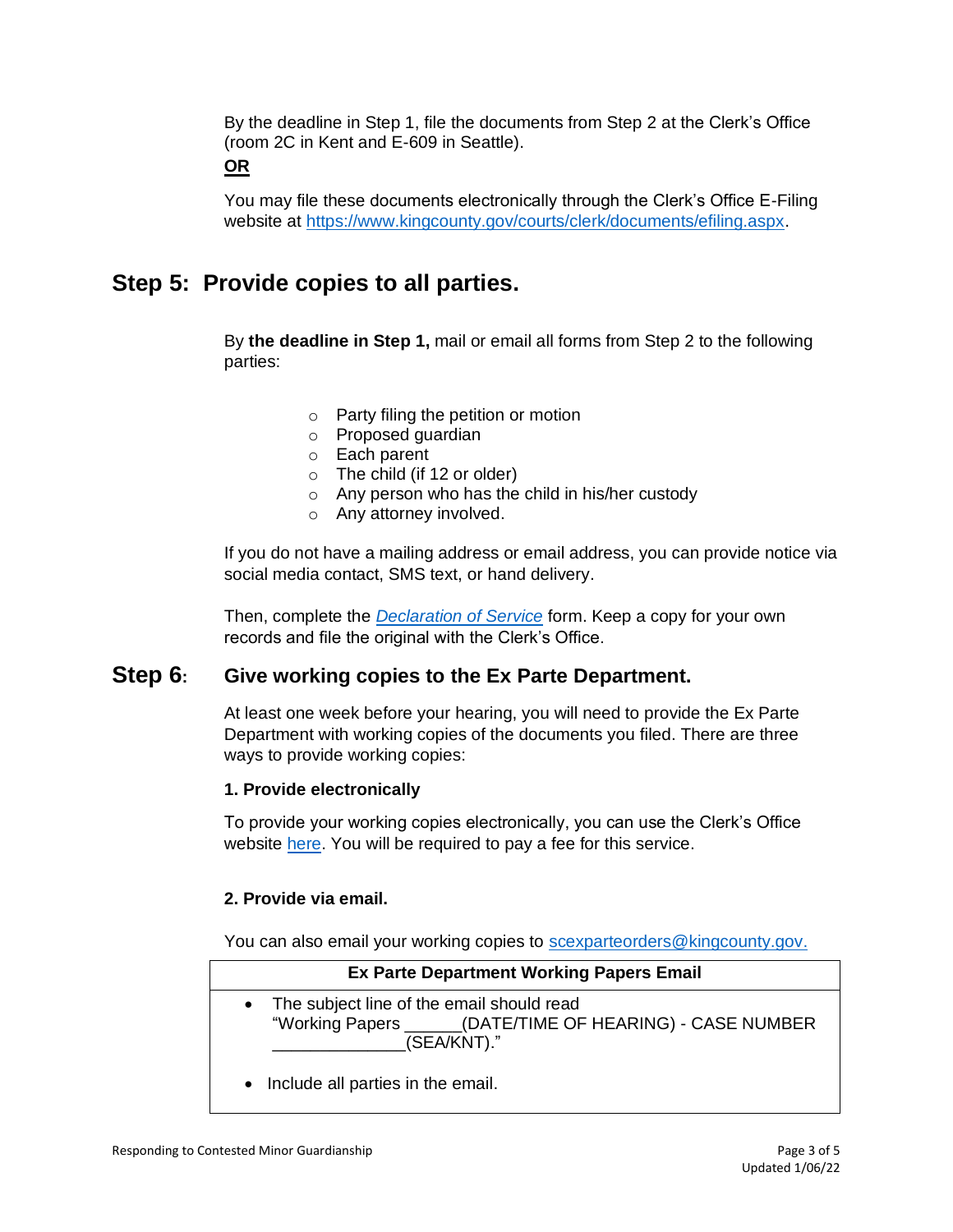• Attach a copy of all documents you have filed in the case.

#### **3. Provide in person.**

Working papers may be provided in person to the judges' mailroom (C203) in Seattle or Room 2D in Kent) only if email is not an option for you. On the top righthand corner, write:

> WORKING COPIES Hearing: The same area is a late of the hearing Ex Parte Department/Minor Guardianship Submitted by: example and submitted by:

## **Step 7: Attend the Ex Parte virtual status hearing.**

All Ex Parte hearings are being conducted by video until further notice starting at 10:30 a.m. The instructions for attending your hearing can be found attached to your *Order Setting Minor Guardianship Petition Case Schedule* you received when you were served.

At this hearing, the commissioner will address issues regarding service, background checks, attorney appointment, court visitor appointment, and other issues to move the case forward.

If the petitioner or proposed guardian do not appear for this hearing, the case may be dismissed.

If the commissioner certifies your case to go forward, you will receive an additional order containing your trial date and other deadlines. Be sure to follow this order.

These procedures may change. Check the Ex Parte department website at <https://www.kingcounty.gov/courts/superior-court/ex-parte-probate.aspx> for the latest information on how the hearing will be conducted.

## **Step 8: Complete your final documents.**

If the court has certified the case to go forward, you will need to prepare the following documents to finalize the case (by agreement or at trial):

#### **Fill out these forms when you are ready to finalize:**